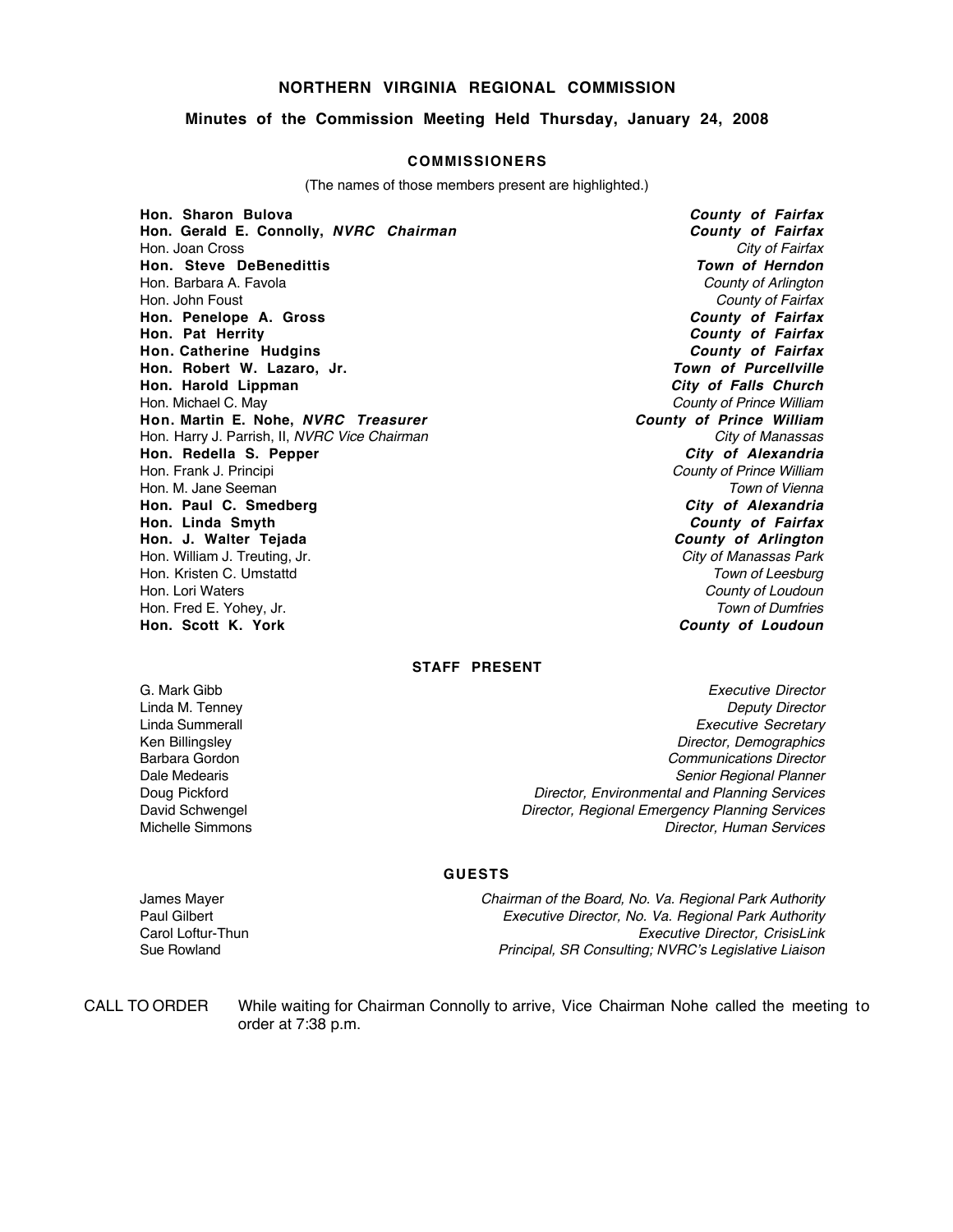| Summary Minutes of the Commission<br>January 24, 2008<br>Page 2 |                                                                                                                                                                                                                                                                                                                                                                                                                                                                                       |  |
|-----------------------------------------------------------------|---------------------------------------------------------------------------------------------------------------------------------------------------------------------------------------------------------------------------------------------------------------------------------------------------------------------------------------------------------------------------------------------------------------------------------------------------------------------------------------|--|
| PLEDGE OF<br><b>ALLEGIANCE</b>                                  | The Pledge of Allegiance was recited by all present.                                                                                                                                                                                                                                                                                                                                                                                                                                  |  |
| ROLL CALL                                                       | The roll was called and all members present or absent were noted for the record.                                                                                                                                                                                                                                                                                                                                                                                                      |  |
| APPROVAL OF<br><b>MINUTES</b>                                   | Commissioner Nohe moved approval of the minutes of the December 13, 2007, meeting.<br>The motion was seconded. The minutes were approved with Commissioner York<br>abstaining.                                                                                                                                                                                                                                                                                                        |  |
| <b>PRESENTATIONS</b>                                            | NVRPA'S NEW 5-YEAR STRATEGIC PLAN                                                                                                                                                                                                                                                                                                                                                                                                                                                     |  |
|                                                                 | Chairman Connolly welcomed Jim Mayer, Chairman of the Northern Virginia Regional Park<br>Authority (NVRPA) and Paul Gilbert, Executive Director.                                                                                                                                                                                                                                                                                                                                      |  |
| Jim Mayer                                                       | Mr. Mayer informed the Commissioners that NVRPA operates facilities offering a variety of<br>activities in 21 locations within its member jurisdictions: the cities of Alexandria, Fairfax and<br>Falls Church and the counties of Arlington, Fairfax and Loudoun.                                                                                                                                                                                                                    |  |
|                                                                 | Mr. Mayer introduced NVRPA Board members in attendance, Immediate Past Chairman Bill<br>Dickinson, Barry Buschow and Brian Knapp.                                                                                                                                                                                                                                                                                                                                                     |  |
| <b>Paul Gilbert</b>                                             | The five-year strategic plan was adopted by the board at its December 2007 meeting. The<br>plan is a result of a survey to elected officials and user groups plus a two-day board retreat<br>followed by a one-day staff retreat. NVRPA views itself as a conservation organization. It<br>has 40 miles of shoreline in Northern Virginia and over 100 miles of hiking and biking trails.<br>Eighty percent of its operating expenses are covered by self-generated revenues.         |  |
|                                                                 | Mr. Gilbert reviewed the plans' six goals, along with each goal's key actions and measurable<br>results:                                                                                                                                                                                                                                                                                                                                                                              |  |
|                                                                 | Increase, maintain and enhance conservation of natural, cultural and historic resources;<br>$\bullet$<br>Expand and improve recreation facilities to meet Northern Virginia's population needs;<br>$\bullet$<br>Enhance and expand opportunities for cultural and environmental interpretation and<br>$\bullet$<br>education that foster an understanding of the relationship between people and the<br>environment:                                                                  |  |
|                                                                 | Develop mechanisms for sustainable financing; and<br>Provide exceptional leadership for NVRPA.                                                                                                                                                                                                                                                                                                                                                                                        |  |
|                                                                 | questions & answers Replying to Chairman Connolly's inquiry about membership, Mr. Gilbert said a Northern<br>Virginia jurisdiction needs to adopt a resolution to join NVRPA; dues are assessed on a per<br>capita rate. Responding to Chairman Connolly's observation that board seats are not<br>apportioned on a per capita basis, Mr. Mayer said he has been a board member since 2001,<br>and the board members are not parochial; each one takes a regional view on the issues. |  |
|                                                                 | Commissioner Tejada inquired about the cultural diversity of the activities. Mr. Gilbert cited<br>expanded picnic facilities to accommodate larger groups.<br>Additionally, the Korean<br>community approached him for space in which to install a bell tower, paid for by that group.                                                                                                                                                                                                |  |
|                                                                 | Responding to Commissioner Lippman, Mr. Gilbert said he attends the monthly<br>jurisdictional parks directors meetings, which fosters good coordination among NVRPA and<br>the local parks departments.                                                                                                                                                                                                                                                                               |  |
|                                                                 | Commissioner Gross inquired about bonding authority. Mr. Gilbert replied that although his<br>agency has had that authority since its inception nearly 50 years ago, it has never been<br>used.                                                                                                                                                                                                                                                                                       |  |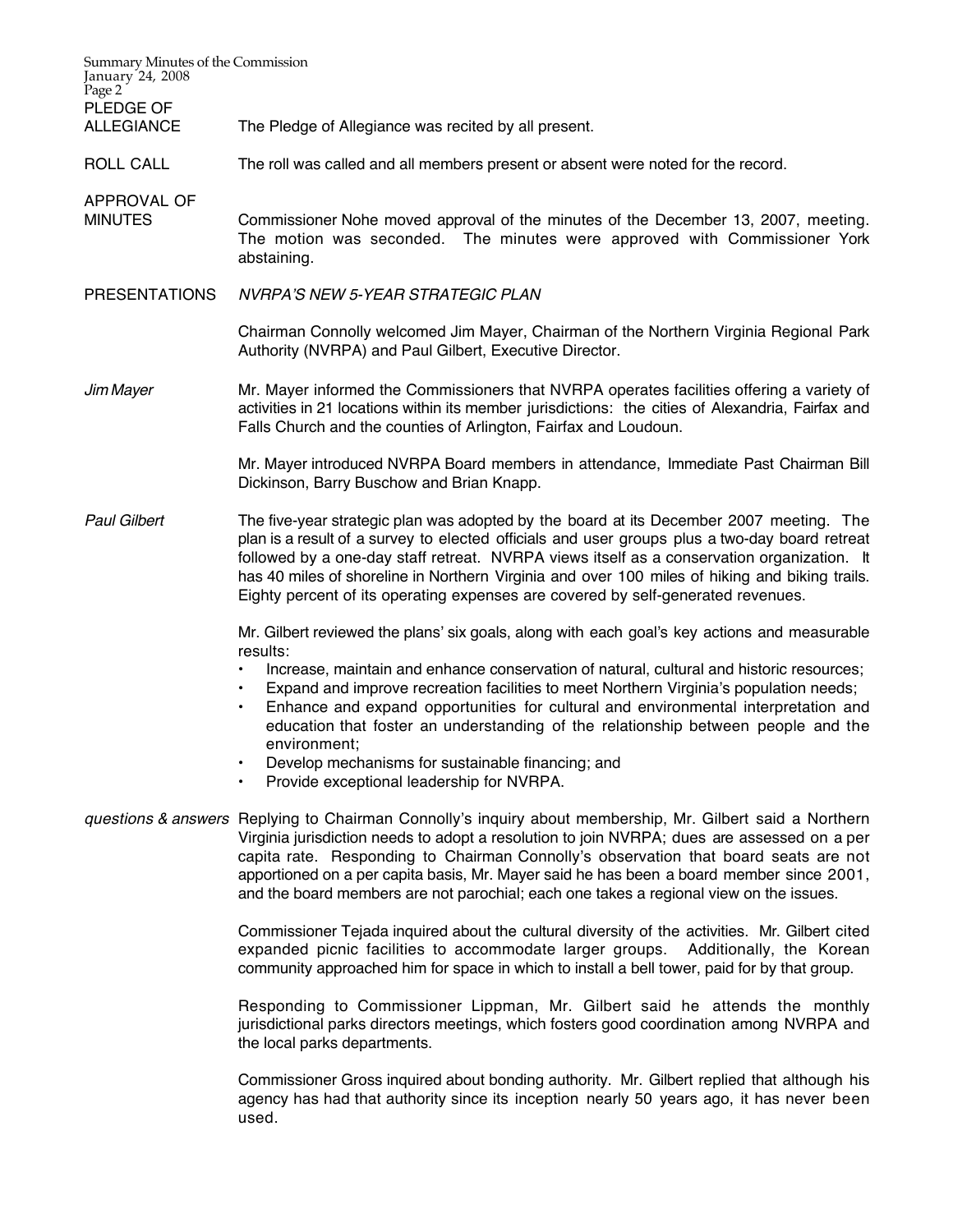THE ROLE OF LOCAL GOVERNMENTS IN 2-1-1

Chairman Connolly introduced Carol Loftur-Thun, Executive Director of CrisisLink. CrisisLink is a local nonprofit located in Arlington that runs the 24-hour hotline serving Northern Virginia. CrisisLink has been awarded the state contract to manage the 2-1-1 human services information and referral phone line in Northern Virginia.

Carol Loftur-Thun Ms. Loftur-Thun introduced Tom Donegan, CrisisLink's Board Chairman, and staff member Jamie Carter, the 2-1-1 call center director.

> She told Commissioners her organization has been awarded the state contract to operate the 2-1-1 center in Northern Virginia. She went on to describe her facility and that CrisisLink has expanded staff and installed a new telephone system to handle 2-1-1 calls Monday through Friday, from 8:00 a.m. to 9:00 p.m. Her staff has been taking 2-1-1 calls in unadvertised mode for most Northern Virginia jurisdictions for a few weeks now.

> Ms. Loftur-Thun mentioned that CrisisLink is seeking to constitute and organize the Northern Virginia 2-1-1 Collaborative, a cross-sector, regional advisory body to help CrisisLink implement a sustainable system for 2-1-1. She directed Commissioners to the green handout folders, which include a job description for Collaborative members.

> Ms. Loftur-Thun also asked Commissioners for their help in advocating for additional state funding for 2-1-1, describing two budget amendments (Senate and House versions) before the General Assembly this year which if approved, would provide \$330,000 in 2009 and \$350,000 in 2010 to make 2-1-1 service available 24/7 statewide and supplement local operating costs.

CONSENT AGENDA Commissioner Nohe moved approval of the Consent Agenda, consisting of Resolution No. P08-13: Authorization to Sign Agreement for Media Buying Services. The motion was seconded and carried unanimously.

EXECUTIVE DIRECTOR'S

REPORT Mr. Gibb distributed his report. Highlights include:

- The first U.S.-European Conference of Regional Metropolitan Councils will be held April 9-11 at the Embassy Suites in Alexandria, co-hosted by NVRC, MWCOG, METREX, the regional councils of Stuttgart, Hamburg and London, and the German Marshall Fund of the U.S.;
- The Virginia Association of Planning District Commissions (VAPDC) holds its Winter Conference January 28-29 in Richmond. Featured speakers include Governor Tim Kaine (invited), former Governor Linwood Holton, and Secretary of Technology Aneesh Chopra;
- A budget amendment for NVRC has been introduced by Senator Colgan and Delegate May. State per capita funding for NVRC *dropped* from 30¢ in FY 1998 to 14.1¢ in FY 2008; and
- After Technology Secretary Chopra spoke to the Commission in December about opportunities for regional collaboration in Northern Virginia, the members voted to form a subcommittee to study and evaluate ways to work better regionally on technology/economic development. That subcommittee will meet with the Secretary on February 7 — VML/VACo day in Richmond.

## CHAIRMAN'S

REPORT Six new members have been appointed to the Commission: Lori Waters and Scott York from Loudoun County, Michael May and Frank Principi from Prince William County, and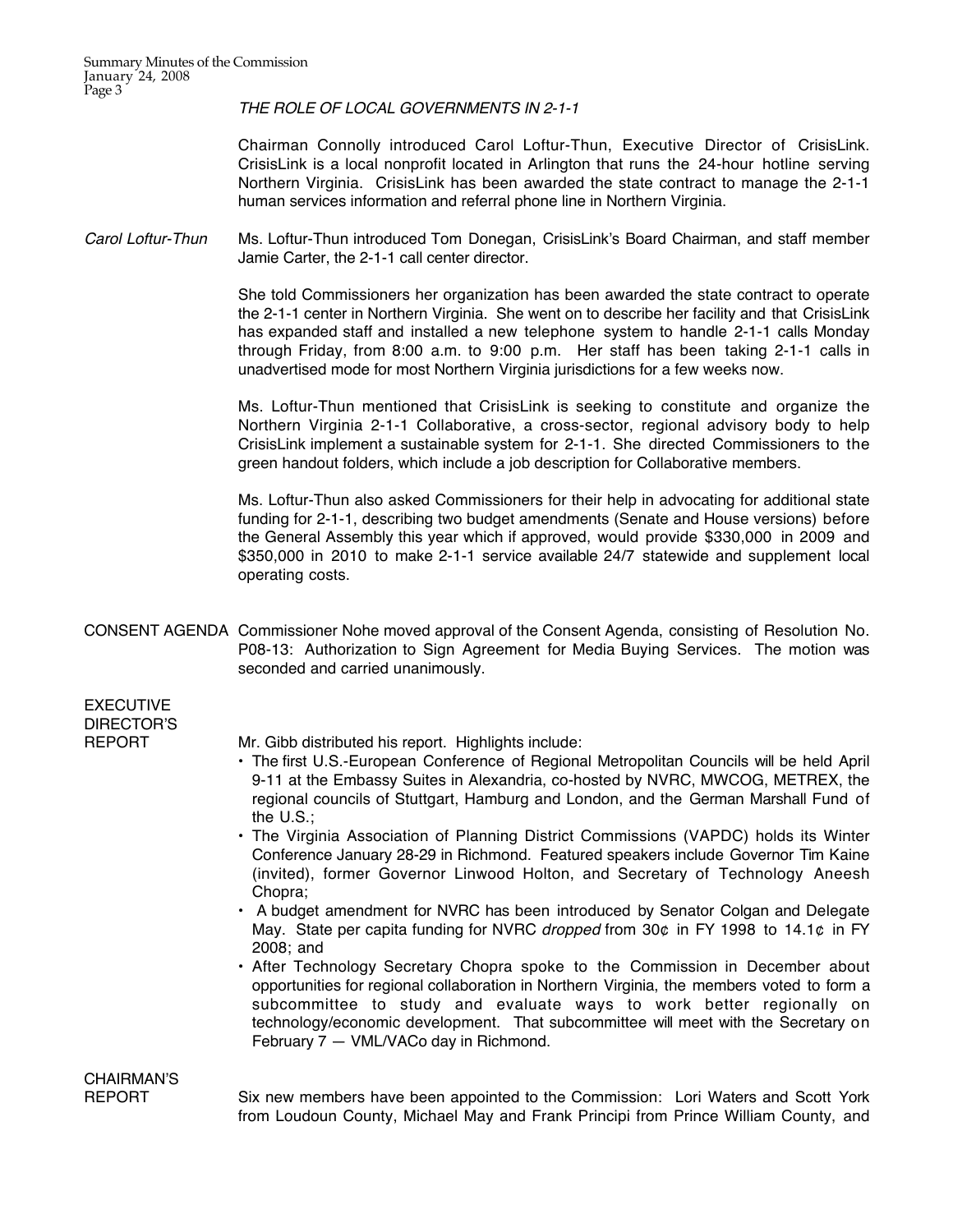John Foust and Pat Herrity from Fairfax County. Chairman Connolly noted that Commissioners York and Herrity were present and welcomed them to the Commission.

Chairman Connolly reported that the governor, the Congressional delegation and others met today with the Secretary of Transportation, Mary Peters, and the Federal Transit Administration Administrator, James Simpson, and were essentially told the federal government intends to deny funding for the Dulles Rail project.

Commissioner Hudgins moved that NVRC send a letter to the FTA urging reconsideration of its decision. The motion was seconded.

A discussion of the rationale for funding denial and federal responsibility to fund transit in Northern Virginia and the greater Washington region ensued. The NEPA process identified heavy rail as the only viable method. The Dulles Rail Project is both regionally and nationally significant, as Dulles International Airport is the premier airport of the nation's capital. This project is critical to the federal government and the entire national capital region for homeland security evacuation, air quality improvement, economic development and improved long-term planning. Commissioner Gross stated it would be catastrophic for the Washington metropolitan region if Dulles Rail is not built.

The motion carried with Commissioner Herrity abstaining.

## NVTA PLANNING **COORDINATION**

ADVISORY CMTE. Mr. Gibb referenced his memorandum that had been distributed. Chairman Connolly suggested that NVRC as an entity serve to fulfill the role of the Northern Virginia Transportation Authority's (NVTA) Planning Coordination Advisory Committee [option #2 in the memorandum]. Commissioner Bulova concurred, noting that the Fairfax County Board of Supervisors does this as the Solid Waste Commission. Commissioners DeBenedittis and Lazaro expressed support for option #2, adding that Commissioner Seeman was also supportive.

> Commissioner DeBenedittis moved that the Commission as an entity is willing to serve as NVTA's Planning Coordination Advisory Committee and that a liaison committee will be formed to develop a memorandum of understanding that will define this relationship. The motion was seconded and carried unanimously.

Commissioner Gross requested a tutorial of the committee's duties.

NVTA Executive Director John Mason noted that the Commission's decision would now need to go to the NVTA members for approval. Commissioner Nohe recalled that NVTA had already voted to have NVRC serve as that advisory committee. Chairman Connolly asked Mr. Mason to provide brief monthly summaries' of NVTA's actions and projects.

# LEGISLATIVE

REPORT An updated version of the Commission's 2008 platform referencing bills corresponding to the positions was distributed. Chairman Connolly noted there is a budget amendment to provide additional state funding for NVRC.

> Chairman Connolly reported on legislation to have the Department of Motor Vehicles (DMV) collect the additional one percent sales tax on cars sold to Northern Virginians, rather than having the car dealers collect the tax. The result will be that the buyer can't role the cost of that tax into financing, and secondly, it could require the buyer to physically go to DMV to pay the tax. This legislation is expected to pass.